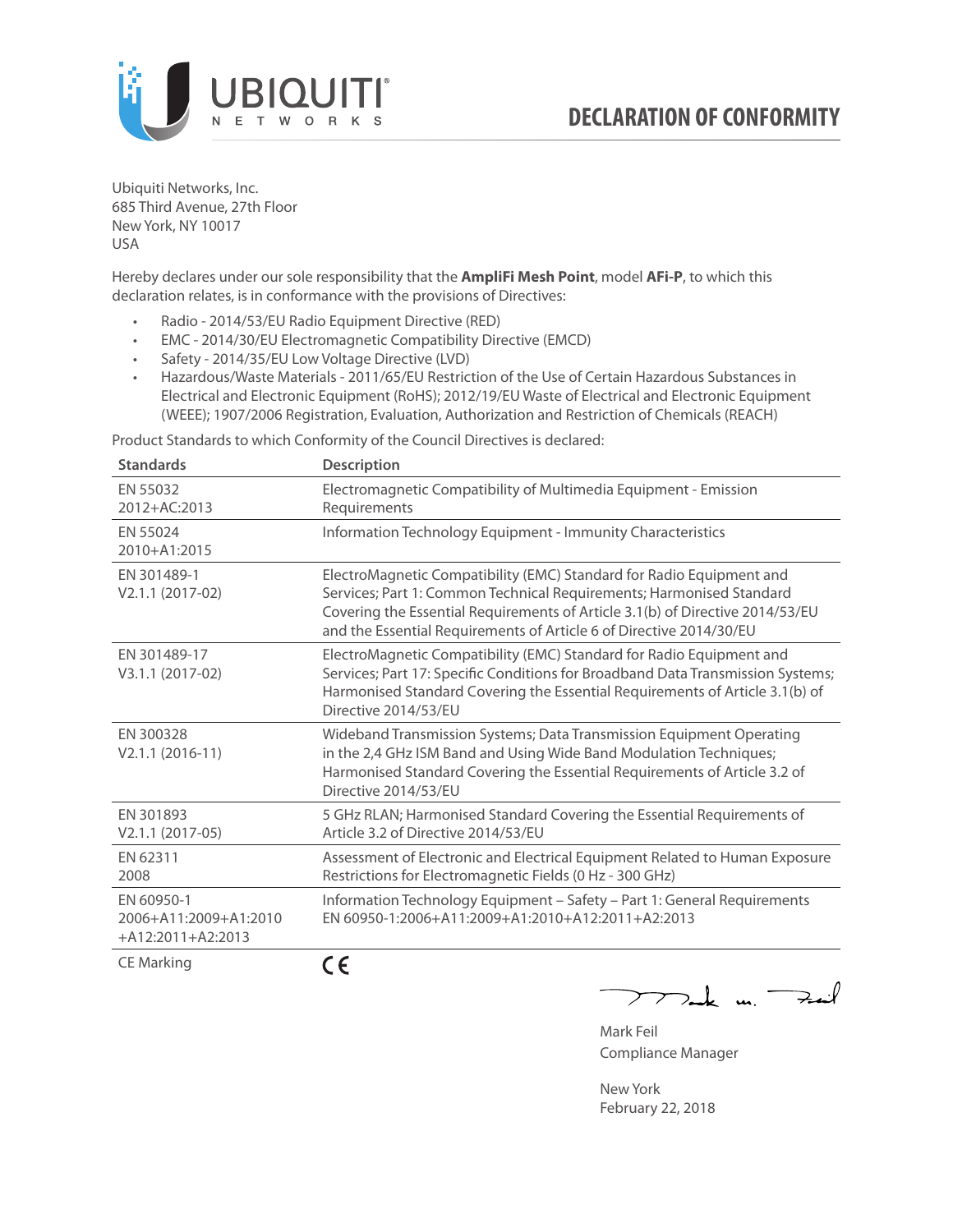

### **български** [Bulgarian]

С настоящото UBIQUITI NETWORKS декларира, че този тип радиосъоръжение AFi-P е в съответствие с Директива 2014/53/ЕС.

### **Hrvatski** [Croatian]

UBIQUITI NETWORKS ovime izjavljuje da je radijska oprema tipa AFi-P u skladu s Direktivom 2014/53/EU.

## **Čeština** [Czech]

Tímto UBIQUITI NETWORKS prohlašuje, že typ rádiového zařízení AFi-P je v souladu se směrnicí 2014/53/EU.

### **Dansk** [Danish]

Hermed erklærer UBIQUITI NETWORKS, at radioudstyrstypen AFi-P er i overensstemmelse med direktiv 2014/53/EU.

## **Nederlands** [Dutch]

Hierbij verklaar ik, UBIQUITI NETWORKS, dat het type radioapparatuur AFi-P conform is met Richtlijn 2014/53/EU.

## **English**

Hereby, UBIQUITI NETWORKS declares that the radio equipment type AFi-P is in compliance with Directive 2014/53/EU.

## **Eesti keel** [Estonian]

Käesolevaga deklareerib UBIQUITI NETWORKS, et käesolev raadioseadme tüüp AFi-P vastab direktiivi 2014/53/EL nõuetele.

### **Suomi** [Finnish]

UBIQUITI NETWORKS vakuuttaa, että radiolaitetyyppi AFi-P on direktiivin 2014/53/EU mukainen.

### **Français** [French]

Le soussigné, UBIQUITI NETWORKS, déclare que l'équipement radioélectrique du type AFi-P est conforme à la directive 2014/53/UE.

### **Deutsch** [German]

Hiermit erklärt UBIQUITI NETWORKS, dass der Funkanlagentyp AFi-P der Richtlinie 2014/53/EU entspricht.

### **Ελληνικά** [Greek]

Με την παρούσα ο/η UBIQUITI NETWORKS, δηλώνει ότι ο ραδιοεξοπλισμός AFi-P πληροί την οδηγία 2014/53/ΕΕ.

### **Magyar** [Hungarian]

UBIQUITI NETWORKS igazolja, hogy a AFi-P típusú rádióberendezés megfelel a 2014/53/EU irányelvnek.

# **Íslenska** [Icelandic]

Hér með lýsir UBIQUITI NETWORKS yfir því að AFi-P er í samræmi við tilskipun 2014/53/ESB.

### **Italiano** [Italian]

Il fabbricante, UBIQUITI NETWORKS, dichiara che il tipo di apparecchiatura radio AFi-P è conforme alla direttiva 2014/53/UE.